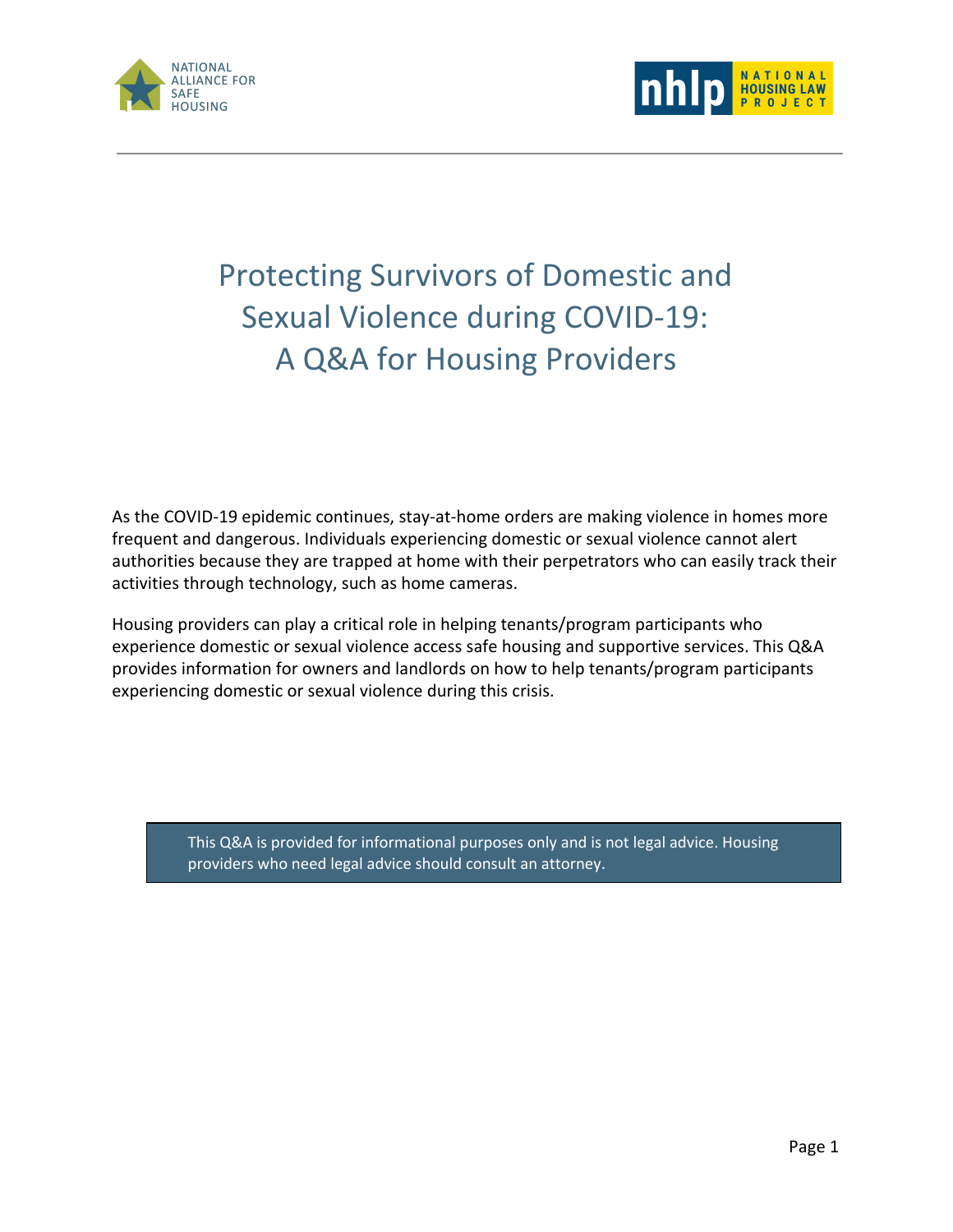



1. I am a property manager. Recently, one of my maintenance workers said that she heard a lot of yelling, crying, and things breaking from one of our apartments. She thinks that it's domestic violence. What should I do?

Housing providers must be careful not to jeopardize the safety of tenants/program participants who are already experiencing violence at the hands of perpetrators who are living with them. We encourage housing providers to seek support and guidance by contacting their state, local, or territory [domestic violence](https://nnedv.org/content/state-u-s-territory-coalitions/) and [sexual violence](https://www.nsvrc.org/organizations?field_organizations_target_id=8&field_states_territories_target_id=All) coalitions or local domestic and sexual violence programs. Housing providers can work with survivor advocates at the coalitions and programs to determine safe approaches to help tenants/program participants.

2. Can tenants/program participants be evicted or removed from their programs for domestic or sexual violence given the national eviction moratorium?

It depends. Tenants/program participants who experience domestic or sexual violence cannot be evicted, be removed from a housing program, or have their rental assistance terminated because of the violence committed against them. This includes evictions, removals, or terminations due to property damage caused by the perpetrator. Tenants/program participants experiencing violence also cannot be evicted or removed from their programs for seeking help by calling 911 or emergency services. Further, housing providers cannot treat survivors more harshly than they treat other tenants/program participants. These protections for survivors apply independently of the current public health crisis.

In many states, housing providers can remove a tenant/program participant from a unit (also known as a lease bifurcation) for committing violence against another tenant/program participant. This means that if a perpetrator is also a tenant/program participant, the perpetrator can be removed from the lease or program. This promotes the safety of the survivors as well as other tenants/program participants.

The **[federal eviction moratorium](https://www.consumerfinance.gov/coronavirus/mortgage-and-housing-assistance/renter-protections/)** prohibits providers of federally subsidized housing from evicting tenants/program participants for nonpayment of rent, fees, or other charges. This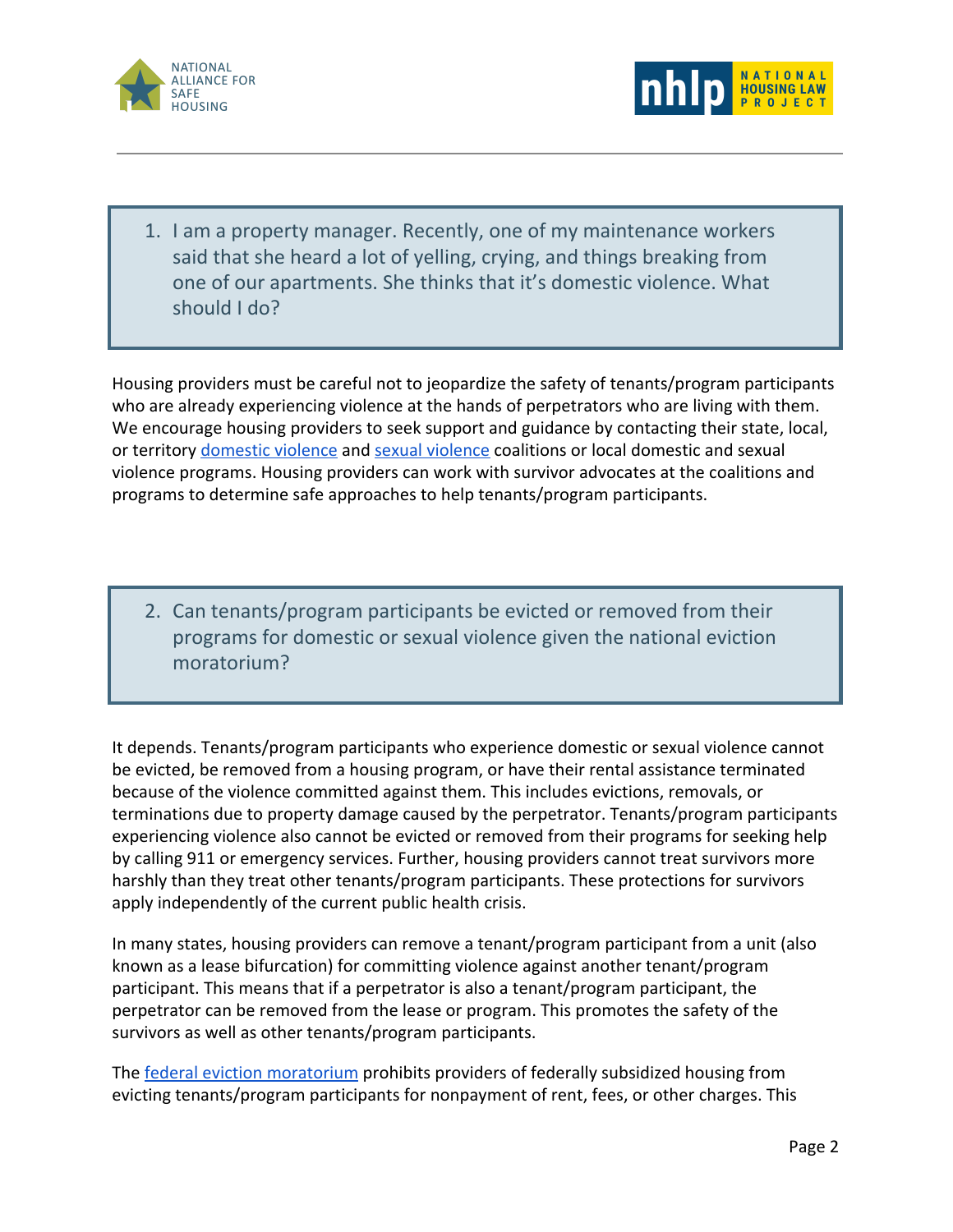



moratorium does not prohibit evictions due to other lease violations. Therefore, tenants/program participants can be evicted or removed from their programs for perpetrating criminal acts against other tenants/program participants, such as domestic or sexual violence.

If your units are not federally subsidized, they may still be subject to a [state or local eviction](https://evictionlab.org/covid-eviction-policies/) [moratorium](https://evictionlab.org/covid-eviction-policies/). Many of these state and local moratoria include exceptions for criminal activity such that perpetrators of domestic and sexual violence can still be evicted during the crisis. Rental units that are not subsidized may also be subject to [state or local protections prohibiting](https://www.nhlp.org/wp-content/uploads/2017-NHLP-DV-and-Hsing-State-Compendium-FINAL.pdf) [eviction](https://www.nhlp.org/wp-content/uploads/2017-NHLP-DV-and-Hsing-State-Compendium-FINAL.pdf) due to domestic or sexual violence.

Housing providers must follow federal, state, and local laws when bifurcating leases.

3. A tenant/program participant says that his ex-girlfriend threatens to kill him and has the key to his apartment. He wants to get his locks changed. Can we change locks during this crisis?

Yes. [Many states and localities](https://www.nhlp.org/wp-content/uploads/2017-NHLP-DV-and-Hsing-State-Compendium-FINAL.pdf) have laws that permit tenants/program participants who have experienced domestic or sexual violence (and other forms of violence) to change their locks for safety reasons. These housing protections continue to be in effect. Therefore, housing providers must adhere to their obligations outlined in these laws. When changing locks, housing providers should take proper precautions following the Center for Disease Control (CDC) guidelines and the direction of their [local health department](https://www.naccho.org/membership/lhd-directory) officials.

If the unit is subsidized by a recipient or subrecipient of Continuum of Care (CoC) funds (for example, Rapid Re-Housing), the CoC funding recipient or subrecipient can help pay for the costs of safety measures, such as lock changes.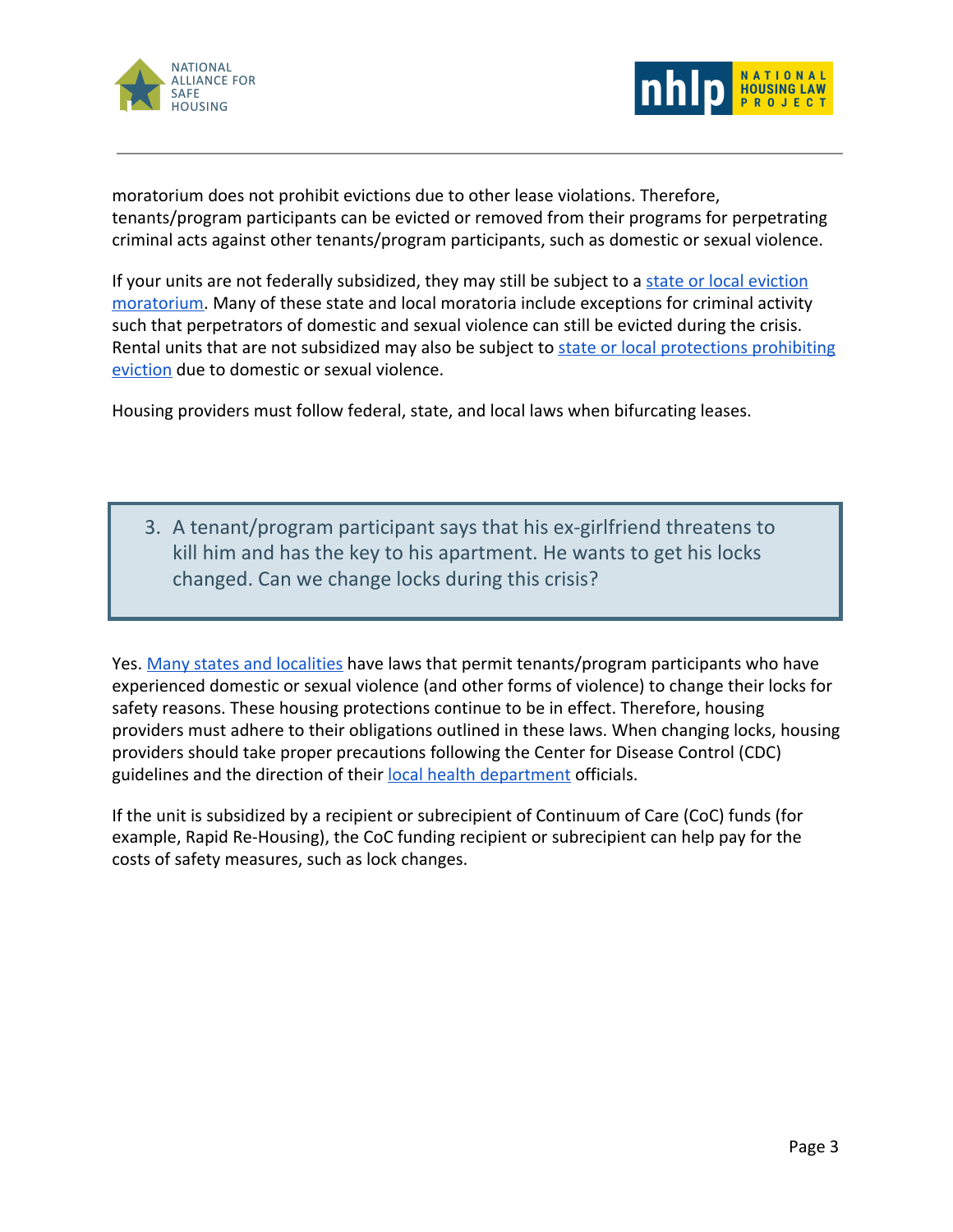



4. A tenant/program participant says that his roommate raped him. He wants to terminate his lease and move out of his unit for safety reasons. What do I do?

[Many states and localities](https://www.nhlp.org/wp-content/uploads/2017-NHLP-DV-and-Hsing-State-Compendium-FINAL.pdf) have laws that permit tenants/program participants who have experienced domestic or sexual violence (and other forms of violence) to end their leases early without penalties for safety reasons. These laws continue to be in effect. Therefore, housing providers must adhere to their obligations outlined in these laws.

For federally subsidized housing providers, housing protections under the [Violence Against](https://www.nhlp.org/wp-content/uploads/VAWA-Brochure.pdf) [Women Act](https://www.nhlp.org/wp-content/uploads/VAWA-Brochure.pdf) (VAWA) remain in effect. These providers must have an emergency transfer policy in place that is operable for tenants/program participants who need to move quickly for safety reasons. Tenants'/program participants' requests for emergency moves and other safety measures under VAWA, such as lease bifurcations, must continue to be prioritized.

Housing providers can facilitate emergency transfers by allowing survivors to bypass waiting lists through adopting admissions preferences for individuals who have experienced domestic or sexual violence and other forms of violence. In particular, public housing agencies can use their [COVID-19 waiver authority](https://www.hud.gov/sites/dfiles/PIH/documents/PIH2020-05.pdf) granted by HUD to amend their waiting list policies and adopt these admissions preferences for survivors.

Furthermore, [Continuum of Care \(CoC\) and Emergency Solutions Grant \(ESG\) waiver authority](https://www.hud.gov/program_offices/comm_planning/waivers_covid-19) allows recipients and subrecipients to waive the limit on using grant leasing funds to pay above fair market rent, which could help expedite finding a safe unit for survivors. Additionally, CoC funding recipients or subrecipients can pay for moving costs, storage, and security deposits for new units.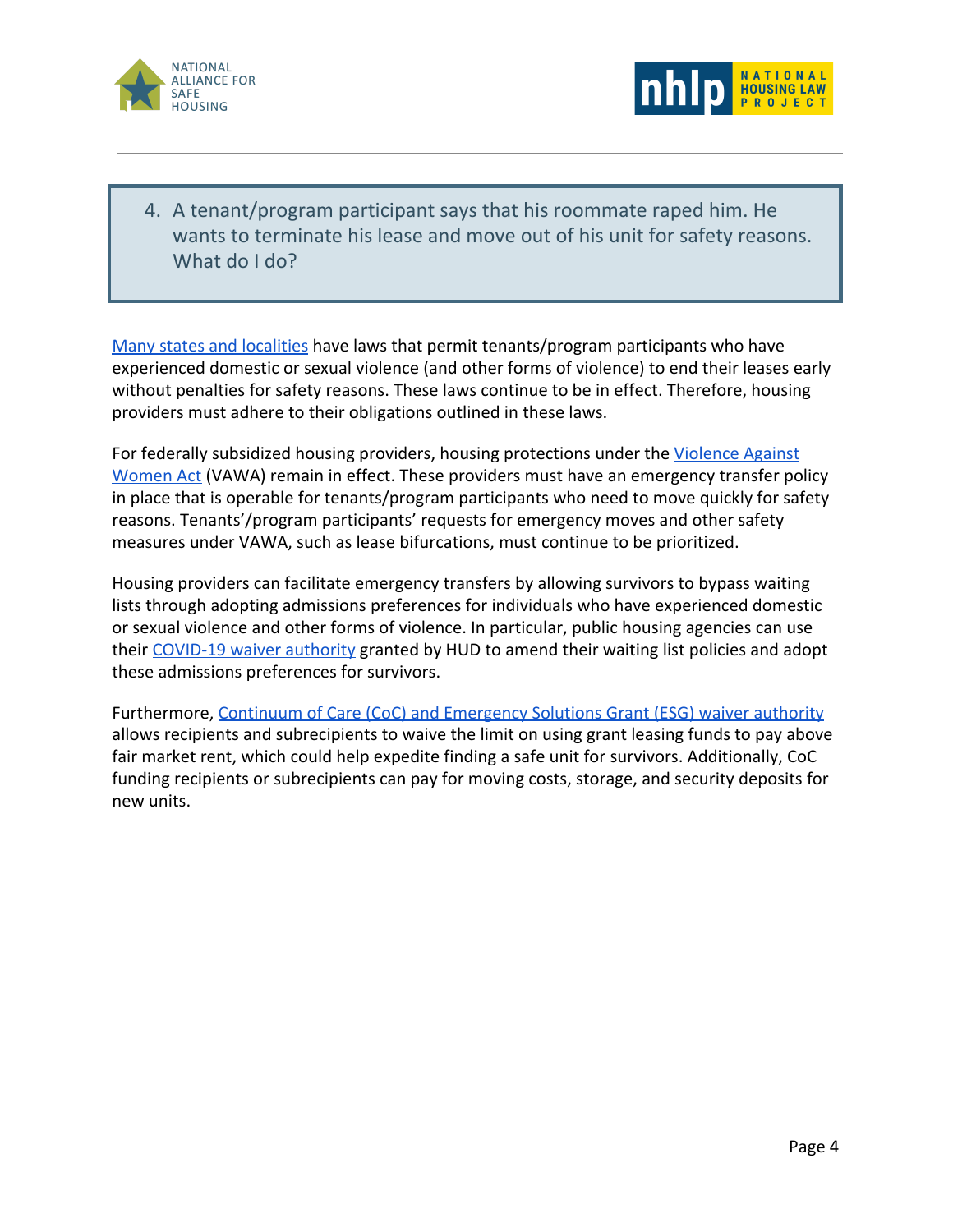



5. A tenant with a Housing Choice Voucher does not feel safe because of her abusive husband. She wants to port (use her voucher to relocate) to another building located in another county, but the head of household on the voucher is her husband. Can she still port with the voucher?

Yes. Under the [Violence Against Women Act](https://www.nhlp.org/wp-content/uploads/VAWA-Brochure.pdf), a survivor who is not the head of the household can request that the voucher be transferred solely to their name because of the violence committed against them. Once the voucher is transferred, the survivor can work with the public housing agency to port to a unit in another county. During this crisis, HUD strongly encourages public housing agencies to continue to process requests for incoming and outgoing portability moves remotely.

6. How do I collect documentation from a tenant/program participant who says that they are or have experienced domestic or sexual violence?

Housing providers are not required to request written proof from tenants/program participants who ask for specific safety measures because of violence committed against them. If a federally subsidized housing provider subject to VAWA does request written documentation, survivors must be able to provide a [self-certification](https://www.hud.gov/sites/documents/5382.docx) (Form HUD-5382 is available in [15 different](https://www.hud.gov/program_offices/administration/hudclips/forms/hud5a#4) [languages\)](https://www.hud.gov/program_offices/administration/hudclips/forms/hud5a#4) to replace documents that cannot be obtained because of the crisis, such as police reports and restraining orders. Importantly, for safety reasons, housing providers must not demand that a survivor obtain a restraining order or file a police report against the perpetrator as a condition of remaining in their housing.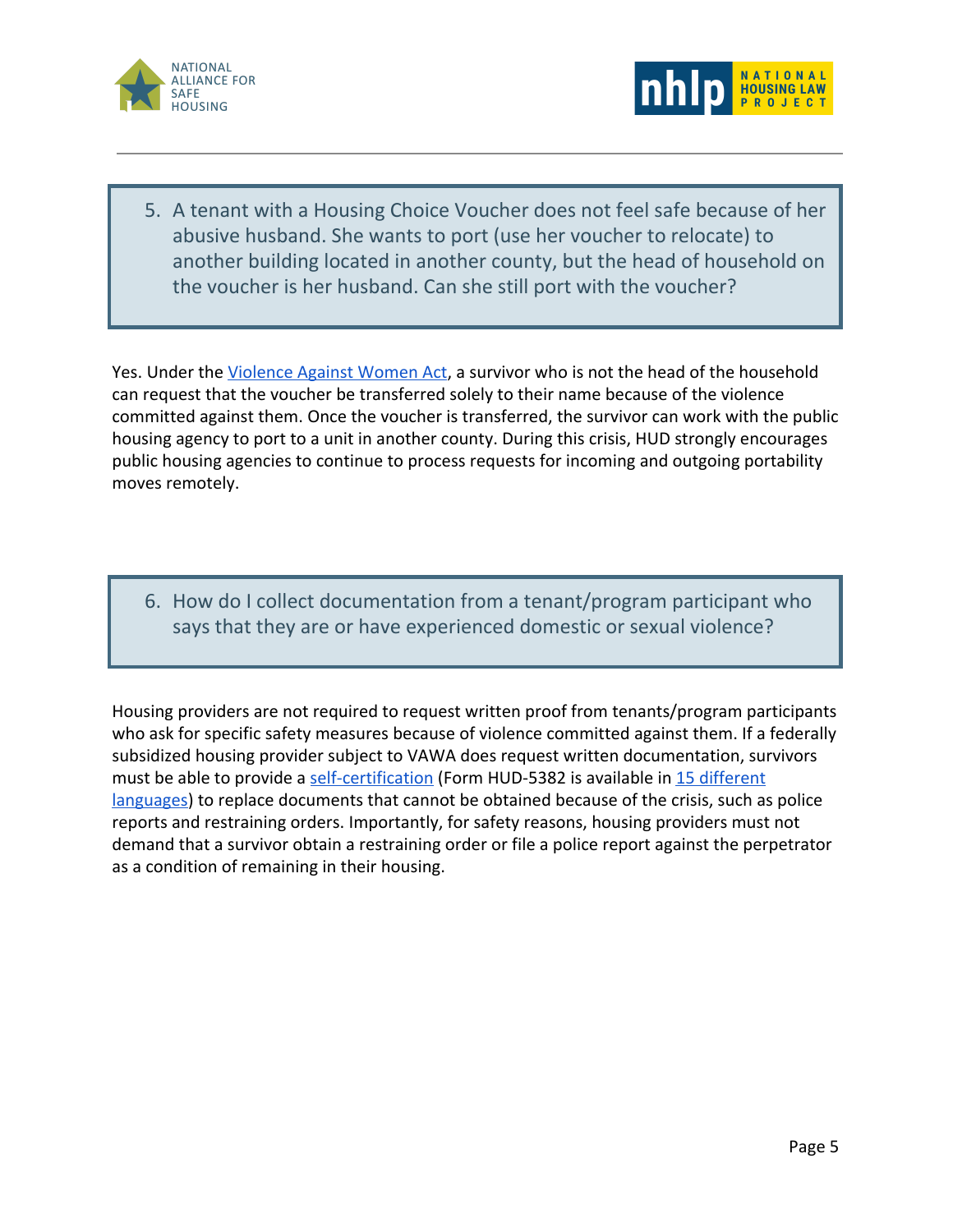



7. Are there steps I should take to protect the confidentiality and privacy of tenants/program participants who have experienced domestic or sexual violence?

Yes. Under the [Violence Against Women Act](https://www.nhlp.org/wp-content/uploads/VAWA-Brochure.pdf), federally subsidized housing providers must adhere to certain confidentiality requirements, such as not sharing the survivor's information about the domestic or sexual violence with others and not placing the information in a shared database. In general, these are best practices that all housing providers should follow to ensure the safety of tenants/program participants. Housing providers should also work with advocates at their state, local, or territory [domestic violence](https://nnedv.org/content/state-u-s-territory-coalitions/) and [sexual violence](https://www.nsvrc.org/organizations?field_organizations_target_id=8&field_states_territories_target_id=All) coalitions to determine how best to protect the privacy of survivors.

8. A tenant is having trouble paying rent because her partner, who controlled the family's finances, has been removed from the unit because of domestic violence. Is there rental assistance that is available to her?

Housing providers should remind federally subsidized tenants (whose subsidy levels are determined by the household's income) that they can request an interim recertification if they have experienced a decrease in income during COVID-19, so that their rental assistance can be adjusted accordingly. HUD permits tenants to self-certify for recertifications or provide documentation for recertification by email or other electronic delivery. Federally subsidized housing providers should encourage tenants who have experienced income loss to recertify their income as soon as possible. Note that HUD has stated that the economic stimulus payments under the CARES Act and the temporary \$600 federal enhancement to unemployment insurance are NOT considered part of a household's income for federally subsidized tenants.

Furthermore, HUD has created flyers for subsidized tenants in HUD programs, available in a number of languages, about obtaining an income recertification or re-examination due to a loss of income during the pandemic. Section 8 Housing Choice Voucher and public housing tenants can access a flyer [here,](https://www.hud.gov/sites/dfiles/PIH/documents/pih_tenant_flyer_eviction_moratorium.pdf) with translated versions posted [here.](https://www.hud.gov/program_offices/public_indian_housing/covid_19_resources/flyer_other_languages) The flyer for HUD multifamily programs is available [here,](https://www.hud.gov/sites/dfiles/Housing/documents/MF_Tenant_Concerns_COVID-19_Brochure.pdf) with translated versions posted [here](https://www.hud.gov/program_offices/fair_housing_equal_opp/17lep#covid).